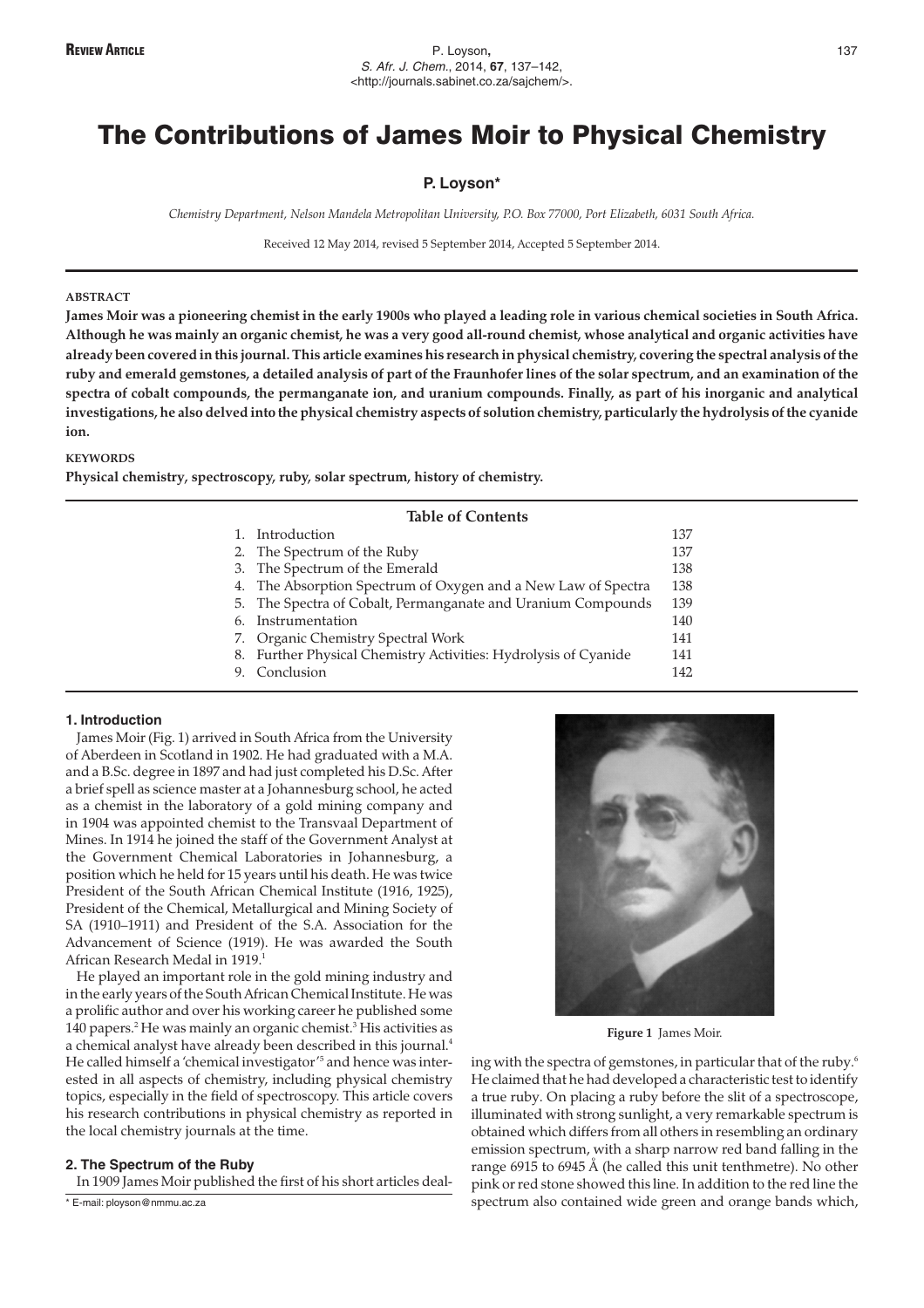however, were not characteristic. This preliminary work was performed on a small spectroscope.

The following year he published a more detailed account on the spectrum of the ruby, having had access to instrumentation from the South African School of Mines and Technology in Johannesburg.7 In all, he discovered eight absorption lines, all of them of unusual narrowness. The first three of these hairlines constitute the system observed before. He found that the red transmission line observed previously consisted of lines at 6955 Å, 6942–6947 Å and 6933 Å. The other five lines were the same as seen in an artificial ruby and more easily observed, with one in the range 6760–6790 Å, and another at 6610  $\pm$  10 Å; the other three lines were bands in the blue.

He claimed that 'the most curious thing about the ruby spectrum was that none of the lines could be definitely identified with those of any known colouring matter'. He also stated that he had discovered the cause of dichroism of the ruby: when the gem is examined with a nicol prism and spectroscope, there is seen, in addition to the hairline spectrum described, a broad band in the green, which appears and disappears as the gem is rotated.

As the artificial ruby was said to be coloured with chromium, he examined the spectra of most chromium compounds, detecting no corresponding sharp lines in their spectra. However, in a strong solution of potassium chromium oxalate, he detected the first ruby line, but the others were completely absent. He concluded 'that the coloration of the ruby was due to chromium, the vibrations of the element being modified by its imprisonment in an anisotropic medium'.

In a further paper on the spectrum of the ruby in 1911, he discovered two additional faint bands in the extreme red, of wavelengths 7000 and 7150 Å. $8$  He succeeded in demonstrating the presence of chromium as the element causing the colour by dissolving an artificial ruby in fused bisulfate, followed by precipitation with ammonia and subsequently fusing the precipitate with soda and nitre. Another remarkable observation he made was that the ruby, when heated to a temperature below a red heat, changes colour, through brown to green. Whilst hot, the spectrum was that of ordinary chromium, without any of the special ruby lines. On cooling it slowly recovered its original colour and spectrum. Repeating this treatment with a corundum plate, he found that the effect of heat was exceedingly small, which made him conclude that the spectrum of the ruby depended on the chromium and not on the crystalline structure of the alumina.

In a final paper in  $1918<sup>9</sup>$ , he further investigated the ruby to see if constrained vibration of ordinary chromium oxide could be induced by artificial means so that the resulting mixture would show narrow absorption bands in the red in addition to the common broad band of unconstrained chromium. His first attempt involved dissolving a little chromium oxide in concentrated sulfuric acid and gradually adding small quantities of starch until the orange colour changed to deep green. This was successful. The solution showed a red transmission band bounded by two absorption bands just as in the case of the ruby, although the bands were not in the same place: in sulfuric acid the band was from 6880 to 6770 Å, whilst with the ruby, the transmission band was at about 6940 Å, considerably further up the spectrum. A second and even more striking example of the constrained chromium spectrum was obtained when glacial phosphoric acid was used instead of sulfuric acid. The product was a thick green syrup which solidified to a glass on cooling. Its spectrum showed a transmission band from 6800 to 6705 Å, very similar to that seen in the ruby, but about twice as broad and also

much further down in the red. None of the other acids tried gave anything characteristic.

It is now known that the ruby gemstone has a repeating unit of  $AI_2O_3Cr$  and its structure consists of aluminium oxide with a small fraction of the  $Al^{3+}$  ions replaced by  $Cr^{3+}$ .<sup>10</sup> Each  $Cr^{3+}$  is surrounded octahedrally by six  $O<sup>2-</sup>$  ions. This crystallographic arrangement strongly affects each  $Cr<sup>3+</sup>$  ion, resulting in light absorption in the yellow-green region of the spectrum and this gives the red colour of the gem.

#### **3. The Spectrum of the Emerald**

He found that the spectrum of the true emerald consisted of a broad pure-green transmission with three hairlines in the red, at 6805, 6795 and 6330 Å.<sup>11</sup> Examining the spectrum of  $Cr_2O_3$  in a borax bead gave a hazy band with a sharp edge at 6800 Å, so that the colour of emerald may be due to chromium. The artificial emerald showed no such hairlines in its spectrum. This was true also for a wide range of other coloured stones examined. The artificial emerald can thus easily be distinguished from the real emerald.

In trying to match the spectrum of the emerald with that of a constrained chromium compound, he found that a phosphoric acid solution of  $Cr_2O_3$  had a faint band at 6310 Å, which could also be seen in the emerald spectrum. He claimed that, 'by adjusting the concentration of Cr in the phosphoric acid medium, and so altering the depth of absorption bands, it would be possible to get a very close imitation of the emerald spectrum'.9

It is now known that the emerald is a green beryl of composition  $Be_3Al_2Si_6O_{18}$  with about 2 %  $Cr^{3+}$  ions substituting the  $Al^{3+}$  ions.<sup>12</sup>

## **4. The Absorption Spectrum of Oxygen and a New Law of Spectra**

In 1910 Moir investigated the solar spectrum,<sup>13</sup> in particular the multiplex bands known as the A and B lines of the spectrum, which are better known today as part of the Fraunhofer lines. It was known at the time that they were due to the absorption of the sun's light by the oxygen of the earth's atmosphere. No attempt had yet been made to put the rhythmic structure of the lines into an algebraic expression in terms of their wavelength. He succeeded in doing this with a new type of equation quite different from those of Balmer and Rydberg which are functions of  $n^{-2}$ . His new equation contained  $n^{+2}$ , with *n* being successive whole numbers.

He grouped the A and B lines in two sets each: the 'head' of A with a number of closely spaced lines, then a break, followed by the 'tail' of A, again with a number of closely spaced lines. He did the same for the B lines, with the 'head' of B, followed by the 'tail' of B.

By analyzing the 'head' of the A lines, he noticed that they consisted of a tangled pair-system, with each line coupled to a subsidiary line. The first line of the first pair gave a fundamental oscillation frequency of 13164.7  $cm^{-1}$  (actually the wavenumber,  $\bar{\nu} = \frac{1}{\lambda}$ ), and he assigned a value for  $n = 0$  to this line; the equation

 $\bar{v}_n$  = 13164.7 – 0.175  $n^2$  was then used to calculate the frequency (i.e. the wavenumber  $\overline{v}$ ) for each successive *n* value. Similarly for the subsidiary line coupled to the first line, with a wavenumber of 13163.9 cm<sup>-1</sup>, a value of  $n = 0$  was given and the wave number of each successive subsidiary line was then calculated by using a similar expression  $\bar{v}_n = 13163.9 - 0.184 n^2$ . Table 1 shows his calculated values for  $\overline{v}_n$  for each pair of lines belonging to the head group of A, alongside the observed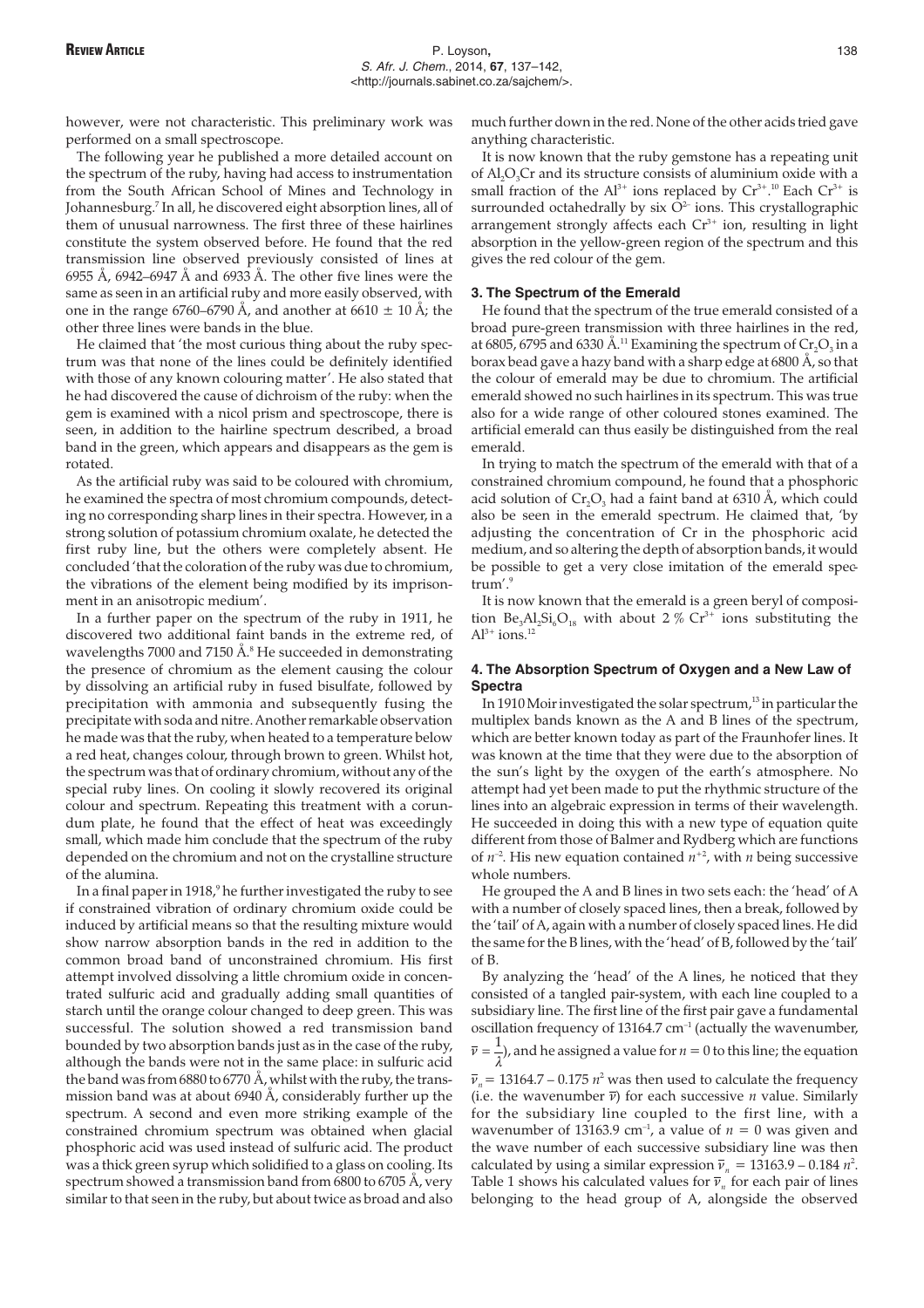#### REVIEW **A**RTICLE P. Loyson**,** 139 S. Afr. J. Chem., 2014, **67**, 137–142, <http://journals.sabinet.co.za/sajchem/>.

| Value of $n$   | First members of pairs                                                     |                                   | Value of $n$ | Second members of pairs                                                  |                                   |
|----------------|----------------------------------------------------------------------------|-----------------------------------|--------------|--------------------------------------------------------------------------|-----------------------------------|
|                | Calculated wave<br>$number/cm^{-1}$<br>$\bar{v}_r$ = 13164.7 – 0.175 $n^2$ | Observed wave<br>$number/cm^{-1}$ |              | Calculated wave<br>$number/cm^{-1}$<br>$\bar{v}_r = 13163.9 - 0.184 n^2$ | Observed wave<br>$number/cm^{-1}$ |
| $\mathbf{0}$   | 13164.7                                                                    | 13164.6                           | $\Omega$     | 13163.9                                                                  |                                   |
|                | 13164.5                                                                    | Double                            |              | 13163.7                                                                  | 13163.6                           |
| $\overline{2}$ | 13164.0                                                                    | 13163.5                           | 2            | 13163.2                                                                  | Double                            |
| 3              | 13163.1                                                                    | 13162.5                           | 3            | 13162.3                                                                  | 13162.4                           |
| 4              | 13161.9                                                                    | 13161.4                           | 4            | 13161.0                                                                  | 13162.2                           |
| 5              | 13160.3                                                                    | 13160.0                           | 5            | 13159.3                                                                  | 13159.5                           |
| 6              | 13158.4                                                                    | 13158.2                           | 6            | 13157.3                                                                  | 13157.4                           |
| 7              | 13156.1                                                                    | 13156.0                           | 7            | 13154.9                                                                  | 13155.0                           |
| 8              | 13153.5                                                                    | 13153.5                           | 8            | 13152.1                                                                  | 13152.2                           |
| 9              | 13150.5                                                                    | 13150.6                           | 9            | 13149.0                                                                  | 13149.0                           |
| 10             | 13147.2                                                                    | 13147.3                           | 10           | 13145.5                                                                  | 13145.5                           |
| 11             | 13143.5                                                                    | 13143.7                           | 11           | 13141.6                                                                  | 13141.6                           |
| 12             | 13139.5                                                                    | 13139.7                           | 12           | 13137.4                                                                  | 13137.3                           |
| 13             | 13135.1                                                                    | 13135.3                           | 13           | 13132.8                                                                  | 13132.7                           |
| 14             | 13130.4                                                                    | 13130.6                           | 14           | 13127.8                                                                  | 13127.7                           |
| 15             | 13125.4                                                                    | 13125.5                           |              |                                                                          |                                   |

**Table 1** Moir's calculated wavenumbers for successive lines in the 'head' of the A lines as compared with the observed values of the Fraunhofer lines in the solar spectrum.<sup>13</sup>

value for each line. It is seen that agreement is excellent.

After the 15th pair there is a break and the 'tail' of A starts, again consisting of pairs. For the 'tail' section he used two fundamentals lying close to those of the 'head'. The equation for the wave number for the first member of pairs, in terms of *n* is:  $\bar{v}_n = 13167.1$  $-0.1845 (n + 16)^2$ . The second member of each pair is calculated from  $\bar{v}_n = 13164.6 - 0.1833 (n + 15)^2$ . Table 2 below gives the calculated data for the first 10 pairs, with his reported error.

He stated in his paper that by these equations the whole of the observed lines in the A complex of the solar spectrum is accounted for except for one isolated line at 13124.6  $cm^{-1}$ , which is probably not a true oxygen line.

The B complex is a very close imitation of A and consequently the equations required only differ in the constants. For the 'head' of B he used the equation  $\bar{v}_n = 14555.7 - 0.25 n^2$  for the first member of the pair, whilst for the second member of the pair  $\overline{v}_n$  = 14557.7 –  $0.25$   $n^2$  was used. A table is presented in the article showing excellent agreement with observed values.13 He even improved on these equations , using a quadratic equation which gives a maximum error of only  $\pm 0.15$  cm<sup>-1</sup>. This equation is:  $\bar{v}_n =$ 14555.5 (or 14557.7) – 0.26 *n*<sup>2</sup> + 0.11 *n*. 13

In the same way the 'tail' of B is given by:  $\overline{v}_n = (14559.6 \pm 1)$  –  $0.25$   $(n + 12)^2$ . Once again excellent agreement with observed

values was reported.<sup>13</sup> He summarized by saying that in the B series, only one line was not accounted for, i.e.  $14556.1 \text{ cm}^{-1}$  and suggested that it was probably wrongly observed.

He also found a connection between the constants for the A and B groups. The ratio of the fundamental oscillation frequencies (wavenumbers) is 1.10586 for both pairs and the cube of this is the ratio of the coefficients of  $n^2$ , *viz*.  $0.25 / 0.175$ .

He concluded by saying that this investigation showed that the vibrations of  $O<sub>2</sub>$  are due to one system only and that that system is very slightly unsymmetrical to account for the pairs.

## **5. Spectra of Cobalt, Permanganate and Uranium Compounds**

In Part VII of his series on Colour and Chemical Constitution he discusses his observations on certain inorganic spectra.<sup>14</sup> From his exhaustive organic research he had concluded that simple coloured substances can have their colour altered by 'loading' the molecule either internally or by combination with a non-ionizing solvent. He now applied his findings to the spectra of compounds of Co, the permanganates and uranium compounds.

a) Compounds of Co: $<sup>14</sup>$  he observed that the spectrum of cobalt</sup> salts dissolved in water is not striking. It is the same for all

| Table 2 Moir's reported wavenumbers for the 'tail' members of the A line group of the Fraunhofer lines in the solar spectrum. <sup>13</sup> |  |
|---------------------------------------------------------------------------------------------------------------------------------------------|--|
|                                                                                                                                             |  |

| Value of <i>n</i> | First member of pairs                                           |                 | Value of $n$ | Second member of pairs                                          |                 |
|-------------------|-----------------------------------------------------------------|-----------------|--------------|-----------------------------------------------------------------|-----------------|
|                   | $\overline{v}_n$ calculated from<br>$13167.1 - 0.1845 (n+16)^2$ | $Error/cm^{-1}$ |              | $\overline{v}_n$ calculated from<br>$13164.6 - 0.1833 (n+15)^2$ | $Error/cm^{-1}$ |
|                   | 13113.8                                                         | 0.1             |              | 13117.7                                                         | 0.1             |
|                   | 13107.3                                                         | 0.1             |              | 13111.6                                                         | 0.1             |
|                   | 13100.5                                                         | 0.3             |              | 13105.2                                                         | 0.1             |
|                   | 13093.3                                                         | 0.2             |              | 13098.4                                                         | 0.1             |
|                   | 13085.8                                                         | 0.2             |              | 13091.3                                                         | 0.1             |
|                   | 13077.8                                                         | 0.2             |              | 13083.7                                                         |                 |
|                   | 13069.5                                                         | 0.2             |              | 13075.9                                                         |                 |
|                   | 13060.8                                                         | 0.1             |              | 13067.6                                                         |                 |
| 9                 | 13051.8                                                         | 0.1             |              | 13059.0                                                         |                 |
| 10                | 13042.4                                                         | 0               | 10           | 13050.0                                                         |                 |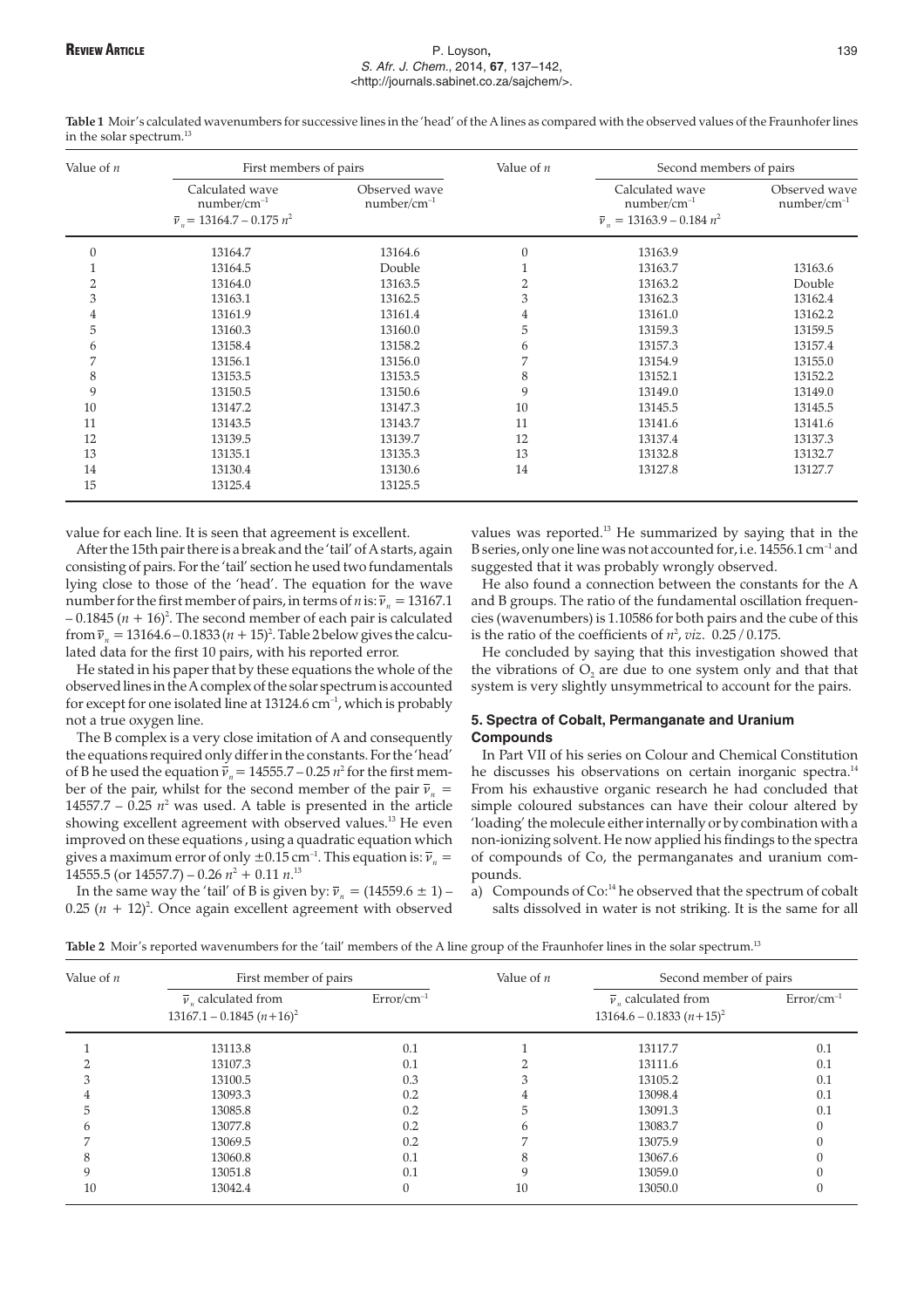salts when a dilute solution is examined and consists of a single, very broad band, with its centre near  $\lambda$  495 nm, that is due to the hydrated cobalt ion. Small differences are noticed for partly non-ionized cobalt solutions due to partial combination with the anion of the salt , leading to a higher molecular mass or volume and therefore to a 'loaded' vibration with a higher wave-length. The centre of the band is near  $\lambda$  505 nm for both chloride and nitrate and near  $\lambda$  510 nm for acetate. When the nitrate is fused without the addition of water, the band-centre is raised to  $\lambda$  510 nm, which is thus the wave-length of  $Co(NO<sub>3</sub>)<sub>2</sub>$  in the non-ionized condition.

A solution of  $\text{CoSO}_4$  in hot concentrated  $\text{H}_2\text{SO}_4$  is blue, with the band-centre raised as high as  $\lambda$  575 nm; on cooling, this turns to pink and has the band at  $\lambda$  545 nm. He suggested, by using his loading hypothesis, that the latter was probably due to  $Co(HSO_4)_2$ , whilst the blue form was due to a compound of this with  $H_2SO_4$ . He also suggested that the change in colour from pink to blue by heat is due to an increase in molecular mass by combination with the neighbouring molecules. In his paper he gives further details of the spectral changes of a number of cobalt compounds when going from pink to blue:  $CoCl<sub>2</sub> CoBr<sub>2</sub> CoI<sub>2</sub>$ . It is now known, of course, that these colour transitions are due to a change from an octahedral pink arrangement, as in Co( $\mathrm{H_2O_6}^{2+}$ , to the blue tetrahedral form as in  $CoCl<sub>4</sub><sup>2-15</sup>$ 

b) Spectrum of the permanganates:<sup>14</sup> dilute solutions of permanganates give an absorption spectrum containing five bands which appear to be equally spaced. Two of these, the second and the third, are much stronger than the others, and by using more concentrated solutions he was able to observe two more further down in the violet, making seven in all. He expressed their rhythmic character by the following mathematical equation:

$$
\lambda = \frac{10^7}{1750 + 78 \text{ N}} \text{ or } v = \frac{1}{\lambda} = 1750 + 78 \text{ N}
$$
 (1)

where *N* can be successively 0, 1, 2, 3, 4, 5, and 6, giving seven values for  $\lambda$  agreeing within experimental error with the observed wave-lengths of the absorption spectrum, *viz*. 572, 547, 525, 504, 485, 468 and 451 nm (observed 572, 546.5, 524.5, 503, 486, 469 and 454 nm). He maintained that the reflection spectrum of solid KMnO<sub>4</sub> contained emission bands at 577, 552, 530, etc. which evidently corresponded to non-ionized KMnO<sub>4</sub> of slightly higher molecular mass than the ion  $MnO_4^$ to which the ordinary absorption bands belonged.

Three years later, in 1922, $16$  he published a claim for priority when he noticed that an Italian investigator, Emilio Adinolfi, used a very similar equation in a paper in a journal of the Academy of Lincei.<sup>17</sup> His equation was  $n = n_3 \pm 75.3$  *N*, but Moir claimed that the  $n_3$  in this equation referred to the third band (the strongest), whereas Moir's figure 1750 referred to the first band. Therefore by subtracting  $2 \times 75.3$ from his value for  $n_3$  (*viz*. 1902.8) he obtained 1752.2 cm<sup>-1</sup>.

By adjusting Adinolfi's equation to read:  $\frac{1}{\lambda} = 1752.2 +$ 

75.3 *N*, he claimed it was practically the same as his, decimal points meaning nothing in observations of this sort, which are not capable of a higher accuracy than 0.1 %. Table 3 compares the values for the seven lines in the  $MnO<sub>4</sub>$ <sup>-</sup> spectrum obtained with Adinolfi's adjusted equation, Moir's equation and Moir's observations.

c) Spectra of uranium compounds:<sup>14</sup> uranyl compounds in solution exhibit a spectrum which is a sort of continuation of the permanganate spectrum, consisting of five bands equally

**Table 3** A comparison of the wavenumbers for the seven lines in the permanganate spectrum obtained with Adinolfi's formula, Moir's formula and the observed values.<sup>16</sup>

| Line | - Adinolfi's formula<br>$W$ avenumber/cm $^{-1}$ | Moir's formula<br>$Wavenumber/cm^{-1}$ | Moir's observations<br>$Wavenumber/cm^{-1}$ |
|------|--------------------------------------------------|----------------------------------------|---------------------------------------------|
|      | 1752                                             | 1750                                   | 1750                                        |
| П    | 1827.5                                           | 1828                                   | 1830                                        |
| Ш    | 1903                                             | 1906                                   | 1906                                        |
| IV   | 1978                                             | 1984                                   | 1990                                        |
| V    | 2053                                             | 2062                                   | 2060                                        |
| VI   | 2129                                             | 2140                                   | 2133                                        |
| VII  | 2204                                             | 2218                                   | 2204                                        |
|      |                                                  |                                        |                                             |

spaced in the blue. For the  $UO_2^{2+}$  ion the position of the five absorption centres are 473, 459, 446, 433 and 430 nm, with the central one being the strongest. The effect of 'loading' was studied by observing the transmitted light from solid uranium salts and excluding fluorescence using a black cover. Uranyl acetate gave readings of 476, 464, 445, 432 and 422 nm. Other salts were also examined.

Uranyl bisulfate in concentrated  $H_2SO_4$  gave four bands, namely at 492, 475, 458 and 438 nm; uranyl perchlorate in the same medium gave 488, 471, 456 and 443 nm; in the solid state this compound gave 506, 490 and 470 nm; finally solid natural autunite ( $Ca( U O<sub>2</sub> PO<sub>4</sub>)<sub>2</sub>$ .8H<sub>2</sub>O), obtained from Madagascar, gave 514, 500, 485, 470 and 456 nm. The latter two compounds showed a great 'loading' effect as a result of their much larger molecular volume, and he noted that the change in position of the bands followed the molecular mass qualitatively but not proportionally. In fact, the change in wavelength appeared all through to be roughly proportional to the sixth root of the molecular mass. Thus for autunite, as compared with two  $UO_2^{2+}$  ions, the ratio of the molecular masses is  $\frac{914}{540}$  of which the sixth root is 1.091. Now the five ratios  $\frac{514}{473}$ 500 459 485 446  $\frac{500}{459}$ ,  $\frac{485}{446}$ ,  $\frac{470}{433}$  and  $\frac{456}{420}$  all have an average of 1.089

within experimental error. A similar state of affairs holds for uranyl perchlorate, with the ratios of all the lines agreeing with the sixth root of the ratio of the molecular masses.

In further work he supplied an equation to calculate the lines in the spectrum of the uranyl ion, *viz*.  $n = \frac{1}{\lambda} = 2113 +$ 

66 *N* (where  $N = 0, 1, 2, 3, 4$ ),<sup>16</sup> giving the calculated values of 2113, 2179, 2245, 2311 and 2377 cm–1, whilst the observed values were 2114, 2180, 2243, 2310 and 2381 nm. He also gave an equation to calculate the bands in the spectrum of autunite by dividing by the sixth root of the ratio of the molecular mass of the salt to that of  $2 \times \mathrm{UO}_2^{2+}$ . The equation is as follows:

$$
n = \frac{1}{\lambda} = \frac{2113 + 66N}{\sqrt[6]{\frac{914}{2 \times 270}}} = 1937 + 60.5 N
$$
 (2)

The calculated values are 1937, 1997, 2058, 2118 and  $2179$  cm<sup>-1</sup>, whilst the observed values are reported as 1945, 2000, 2062, 2128 and 2190 cm–1.

#### **6. Instrumentation**

Moir was an expert spectroscopist and in a publication from 1927 he gave a sketch of the spectroscope that he used, $18$  especially for his work dealing with the colours of flowers. In this study it was essential that the field of view of the spectroscope used should cover three-quarters of the visible spectrum. The instru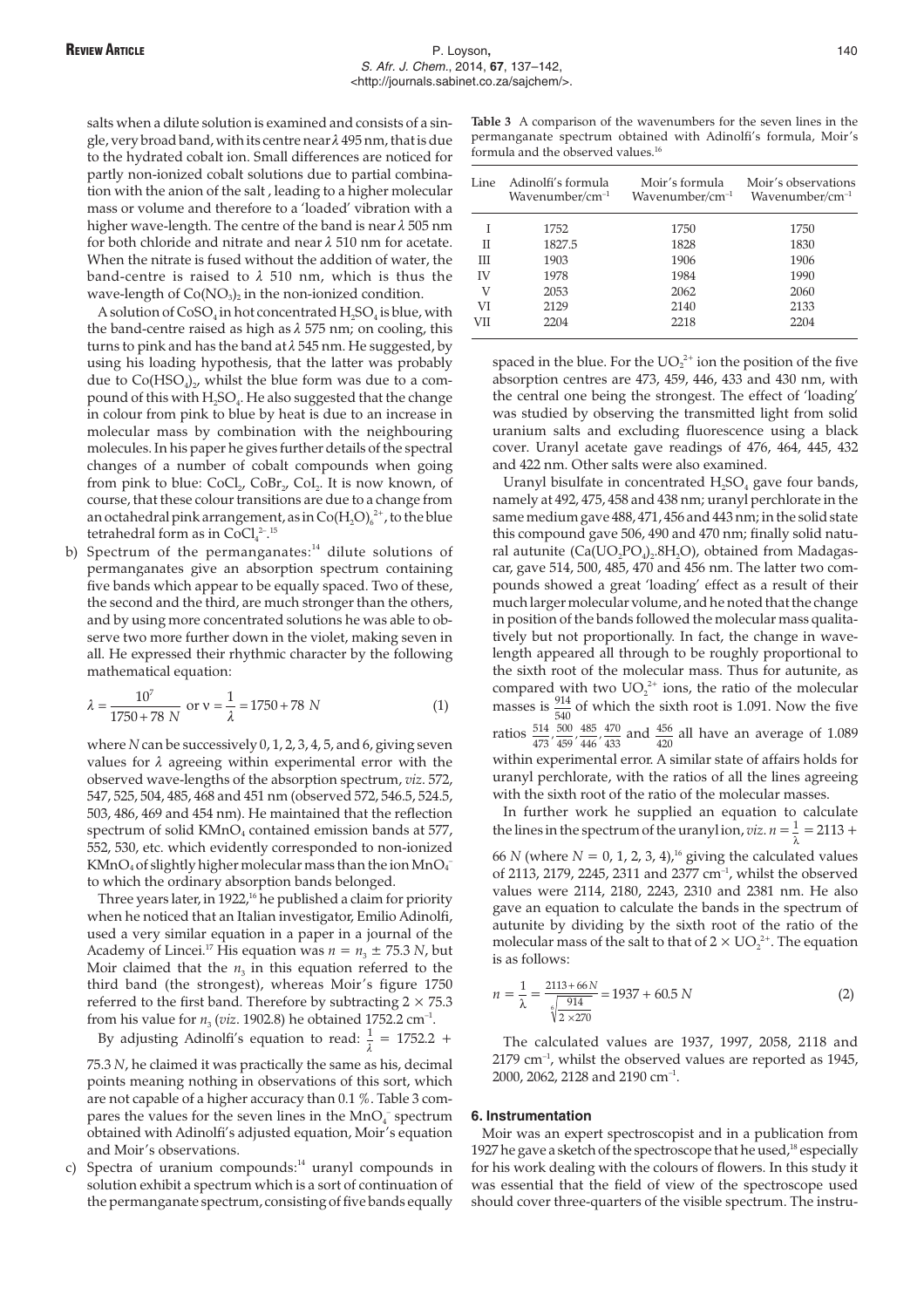ment he preferred was the larger Hilger direct vision spectroscope shown in Fig. 2, in which the plate carrying the slit is moved across the front of the instrument by means of an accurate screw (F in diagram), the position of the slit being recorded on an equally divided scale fixed below the slit. He made some alterations to the instrument:

- (1) The diaphragm in the eye-piece was filed out into a oblong shape so as to get most of the spectrum visible at once, even though the ends have poor definition.
- (2) The pointer in the eye-piece was replaced by a very thin platinum wire.
- (3) The eye-lens was provided with a lop-sided eye-cap made to fit the face from nose to ear, thus completely excluding side and back light, which is necessary when examining the ends of the spectrum. This appears as A in the diagram. It is soldered on to the lens socket, so that, when pushed home, the platinum pointer comes into sharp focus automatically
- (4) A special test-tube holder constructed as in the diagram was added, swiveling round horizontally at B, so that the tube may follow the slit as it moves
- (5) He also used various screens, such as a methylviolet screen to cut out the glare when observing bands near the end of the spectrum.



**Figure 2** Moir's Hilger direct vision spectroscope (A: eye cap; B: swivel point; C: clamp; D: test-tube holder; E: clamp; F: accurate screw).<sup>1</sup>

#### **7. Organic Chemistry Spectral Work**

Moir's main research activity was in the field of organic chemistry where he studied the colour of numerous organic substances and related their spectra to their chemical constitution. Most of his work has been described in a previous paper in this journal.<sup>19</sup> Some examples are given here:

a) His work on halogenated derivatives of phenolphthalein and fluorescein.<sup>20</sup> By using halogen derivatives of the two parent substances, he showed that the laws connecting the change in colour with the number and nature of the halogen substituents were quite simple and regular, so that all experimental results could be calculated and the spectrum of the unknown substances predicted from a simple equation:

$$
\frac{n}{n_0} = 1 - \frac{m}{100} (1.15 + 0.0037 N)
$$
\n(3)

where  $n = \text{frequency } (10000/\lambda)$  of the band of the halogenated derivative,  $n_0$  = the frequency of the parent substance (18.05 cm<sup>-1</sup> for phenolphthalein, 20.27 cm<sup>-1</sup> for fluorescein), *m* the number of halogen substituents and *N* the atomic number of the halogen (17 for Cl, 35 Br and 53 for I). His experimental data confirmed the accuracy of the equation.

b) His general numerical solution of the colour constitution problem.<sup>21</sup> He had shown before that the colour phenomenon was additive, i.e. the colour change effect caused by a particular group in a molecule is almost independent of other groups present and of the rest of the molecule. He found that each combination of group and position, e.g. *o*-methyl, *p*-hydroxyl, etc., can be assigned a colour-factor by means of which the effect on colour of the substitution of the group for H in the given position can be calculated. Even if five or six groups are present it is found that by multiplying the wavelength of the parent substance by all the factors of the groups present in the coloured substance, the wavelength  $\lambda$  of the compound could be calculated. The calculated values agreed very closely to the observed measurements.

## **8. Further Physical Chemistry Activities: Hydrolysis of Cyanide**

As part of his study into elimination of cyanide from aqueous solutions, he examined the hydrolysis of cyanide and the resulting disturbance of the equilibrium when ferrous sulfate was added to the solution.<sup>22</sup> For a solution of NaCN the equation for the hydrolysis of CN– is

$$
CN^{-} + H_{2}O \leftrightharpoons HCN + OH^{-}
$$
\n(4)

The hydrolysis constant  $K_h$  is given by  $K_h = \frac{[HCN][OH^{-1}]}{[CN^{-}]}$ [HCN][OH<sup>−</sup>]<br><sup>[CN−1</sup>]  $\frac{[CN^+]^2}{[CN^-]}$  and

in his paper he used a standard sodium cyanide solution of 0.0100 M in strength and calculated that [HCN] [OH<sup>-</sup>] =  $0.0100 \times$  $K<sub>h</sub> = 8.33 \times 10^{-8}$ , from which it appears that the  $K<sub>h</sub>$  value he used was 8.33  $\times$  10<sup>-6</sup>. Since [HCN] must equal [OH<sup>-</sup>] in a standard solution of sodium cyanide, it follows that  $[HCN] = [OH^-] =$  $8.33 \times 10^{-8} = 2.9 \times 10^{-4}$  M, giving a % hydrolysis of  $\frac{2.9 \times 10}{0.0100}$  $.9 \times 10^{-4}$ .  $\frac{\times 10^{-4}}{2400}$   $\times 100$ = 2.9 %. By using the currently accepted values for  $K_h = \frac{K_w}{K_a}$  $\frac{w}{a}$  =  $1.00 \times 10$  $6.17 \times 10$ 14  $\frac{.00\times10^{-14}}{17\times10^{-10}}$ . × ×  $\frac{-^{14}}{-10}$  = 1.62 × 10<sup>-5</sup>,<sup>23</sup> a % hydrolysis of 4.0 % is obtained.

Adding Fe<sup>2+</sup> to the solution will cause precipitation of Fe(OH)<sub>2</sub>, which will disturb the equilibrium reaction causing more CN– to undergo hydrolysis. He used a  $K_{\rm sp}$  value for Fe(OH)<sub>2</sub> equal to 1.43  $\times$  10<sup>-12</sup>. Therefore [Fe<sup>2+</sup>] [OH<sup>-</sup>]<sup>2</sup> =  $K_{\rm sp}$  = 1.43  $\times$  10<sup>-12</sup>, from which the [OH<sup>-</sup>] =  $2\sqrt{\frac{1.43 \times 10}{4}}$  $\frac{1.43 \times 10^{-12}}{1.42 \times 10^{-4}}$  M, and the [HCN] is  $8.33 \times 10$  $1.42 \times 10$ 8  $\frac{(33\times10^{-8})}{42\times10^{-4}}$ . × ×  $\frac{1}{\Gamma^4}$  = 5.8  $\times$  10<sup>-4</sup> M which gives 5.8 % hydrolysis, an

expected increase in hydrolysis.

By using an updated value for the  $K_{\text{sp}}$  for Fe(OH)<sub>2</sub> = 4.87  $\times$  $10^{-17}$ ,<sup>23</sup> the [OH<sup>-</sup>] becomes  $4.6 \times 10^{-6}$  M which gives an [HCN] of  $3.5 \times 10^{-2}$  M, which is higher than the original [CN<sup>-</sup>], indicating that all the CN– initially present will have converted to HCN due to the  $Fe<sup>2+</sup>$  upsetting the hydrolysis equilibrium.